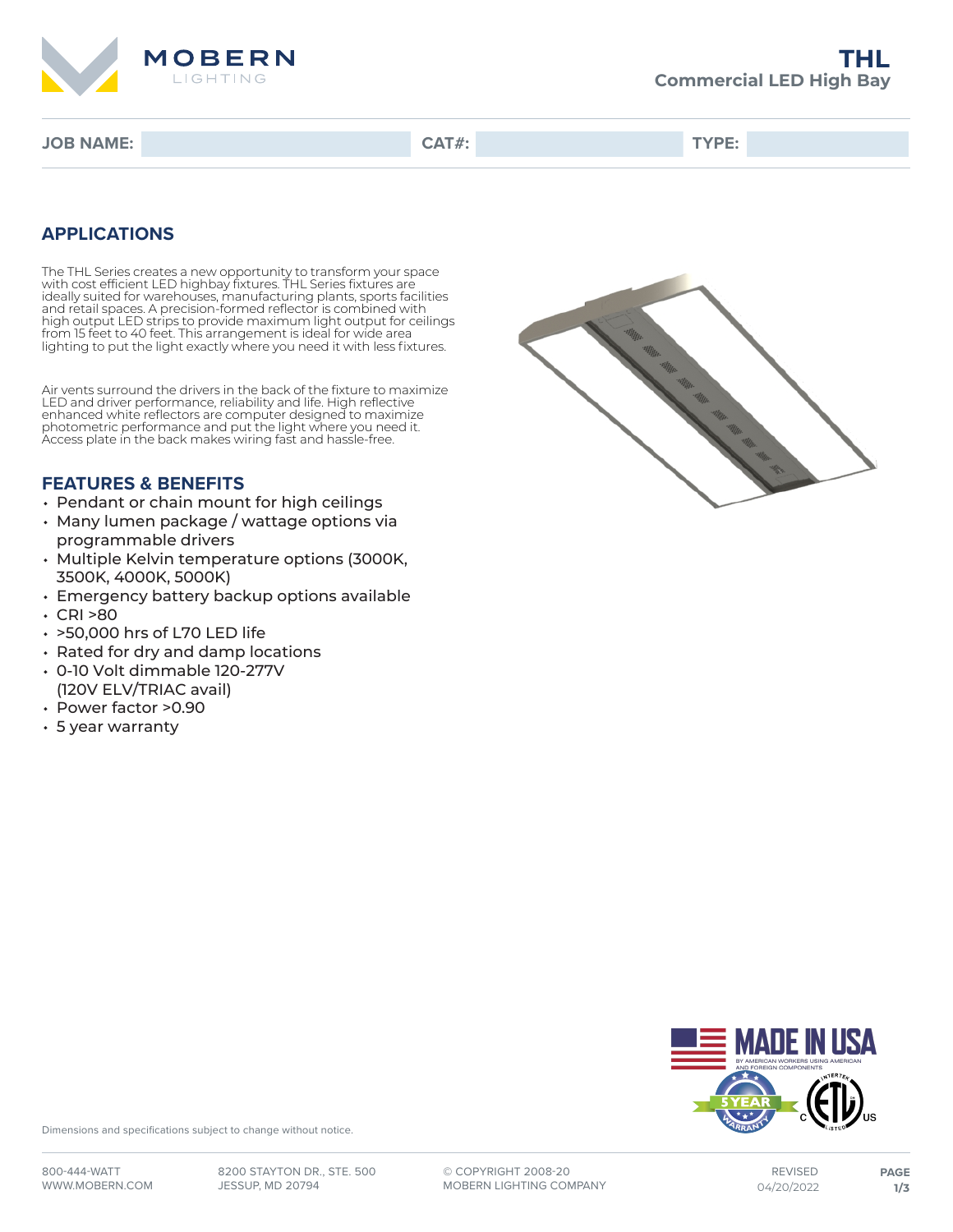

**JOB NAME: CAT#: TYPE:**

#### **ORDERING**

EXAMPLE: THL P FR 20X48L B 214 DMV WH 35K

| <b>THL</b><br>1. SERIES | 2. MOUNTING  | 3. DIFFUSER    | 5. GEAR<br><b>4. WIDTH X LENGTH</b>                 | 6. WATTAGE/LUMENS                                                                                             | 7. DRIVER                                                  |
|-------------------------|--------------|----------------|-----------------------------------------------------|---------------------------------------------------------------------------------------------------------------|------------------------------------------------------------|
| <b>THL</b>              | P<br>Pendant | Frosted<br>FR. | 20X24L<br>23"W x 24"L<br>в<br>20X48L<br>23"W x 48"L | 20X24L<br>108 Watts 15000 Lumens<br>108<br>128<br>128 Watts 18000 Lumens<br>170<br>170 Watts 24000 Lumens     | 120-277V<br><b>DMV</b><br>Multivolt<br>$O-1OV$<br>Dimmable |
|                         |              |                |                                                     | 20X48L<br>214 Watts 30000 Lumens<br>214<br>257<br>257 Watts 36000 Lumens<br><b>342</b> 342 Watts 48000 Lumens | 347-480VAC<br><b>DHV</b>                                   |

| 8. FINISH |        | <b>9. CCT</b>            |                         |             | 10. EMERGENCY (O)            |  |  |
|-----------|--------|--------------------------|-------------------------|-------------|------------------------------|--|--|
| <b>WH</b> | White  | 30K                      | 3000K                   | <b>EM14</b> | 14W Emergency Battery Backup |  |  |
| SL        | Silver | 35K<br>40K<br><b>50K</b> | 3500K<br>4000K<br>5000K | <b>EM20</b> | 20W Emergency Battery Backup |  |  |